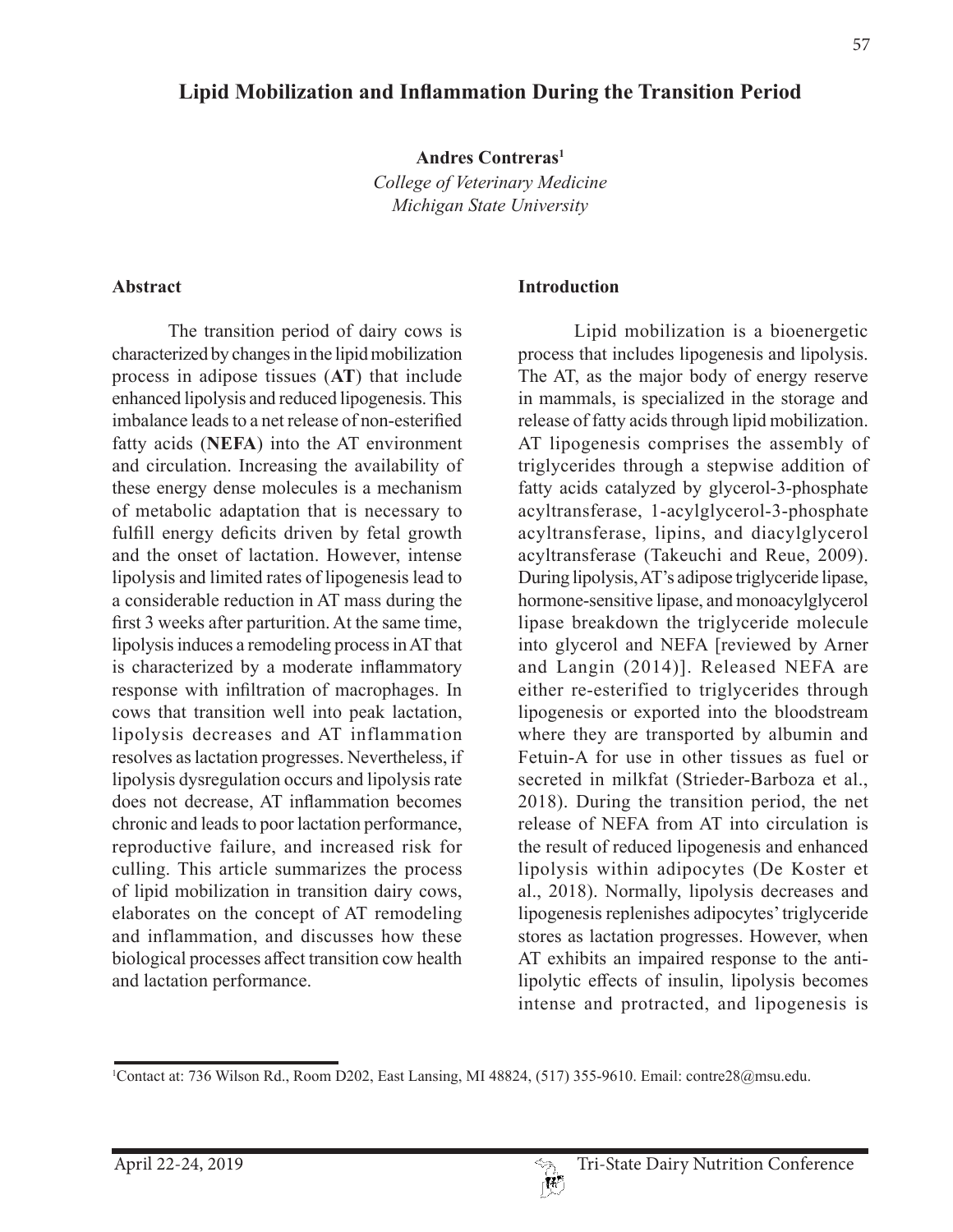drastically reduced. Cows that exhibit high lipolysis rates around parturition are at a higher risk for inflammatory and metabolic diseases and have impaired lactation and reproductive performance. Among the mechanisms driving these deleterious effects, there are alterations in the inflammatory responses within the AT that lead to dysregulation of metabolic and immune functions in AT and systemically.

#### **Adipose Tissue Remodeling in Transition Dairy Cows is an Inflammatory Process Induced by Lipolysis**

The consequences of enhanced lipolysis and reduced lipogenesis in AT of transition cows go beyond the release of NEFA into circulation. Body weight loss during the first 3 weeks after calving is largely explained by a 25 to 35% reduction in the total AT mass and is driven by lipid mobilization (Akter et al., 2011). Excessive lipolysis also induces a remodeling process in AT that is characterized by an inflammatory response that includes infiltration of macrophages and changes in the structure and composition of its extracellular matrix (Contreras et al., 2017b).

Macrophages are the most abundant immune cell type in the AT of ruminants, accounting for 5 to 10% of its stromal vascular cells [i.e. non-adipocytes; Ampem et al. (2016)]. In transition dairy cows and in mid-lactation cows in negative energy balance induced by feed restriction protocols, lipolysis enhances the migration of macrophages into the adipose organ (Contreras et al., 2015; Contreras et al., 2016; Vailati-Riboni et al., 2017; Newman et al., 2019). During excessive lipolysis induced by clinical diseases, such as displaced abomasum and ketosis, AT macrophage populations increase to more than 20% of the cells in the stromal vascular fraction or 2% of the total number of cells in AT (Contreras et al., 2015; Häussler et al., 2017). The role of AT macrophages

during lipolysis is to contain and eliminate the highly cytotoxic products of triglycerides breakdown that include NEFA, diglycerides, and monoglycerides (Lee et al., 2013).

The phenotype of AT macrophages is broadly classified as classical (**M1**), which characterizes those cells that are active in proinflammatory responses, and alternative (**M2**), which include macrophages that promote inflammation resolution. At any given time, AT macrophages are a combination of M1, M2, and intermediate phenotypes. In transition cows with pronounced negative energy balance, including those with displaced abomasum and ketosis, AT macrophages are predominantly M1 and accumulate in aggregates within omental and subcutaneous depots (Contreras et al., 2015; Newman et al., 2019). In mid-lactation cows exhibiting moderate lipolysis induced by a short 4 day feed restriction protocol, macrophage infiltration into the same AT depots occurs, but without variations in their inflammatory phenotype (Contreras et al., 2016).

In transition cows, AT remodeling may be a major mechanism driving AT specific insulin resistance as described by Zachut and et al. (2013). In their study, cows that lost more body condition during early lactation exhibited a pronounced reduction in the phosphorylation of key components of the insulin signaling pathways, including IRS-1 and AKT, compared to cows with low lipolysis and minimal weight loss. The mechanism linking AT remodeling and AT insulin resistance is the inflammatory responses of AT macrophages that once activated potent blockers of insulin signaling, including IL1-β, IL-6, resistin, and TNF-α (Martinez-Santibanez and Lumeng, 2014).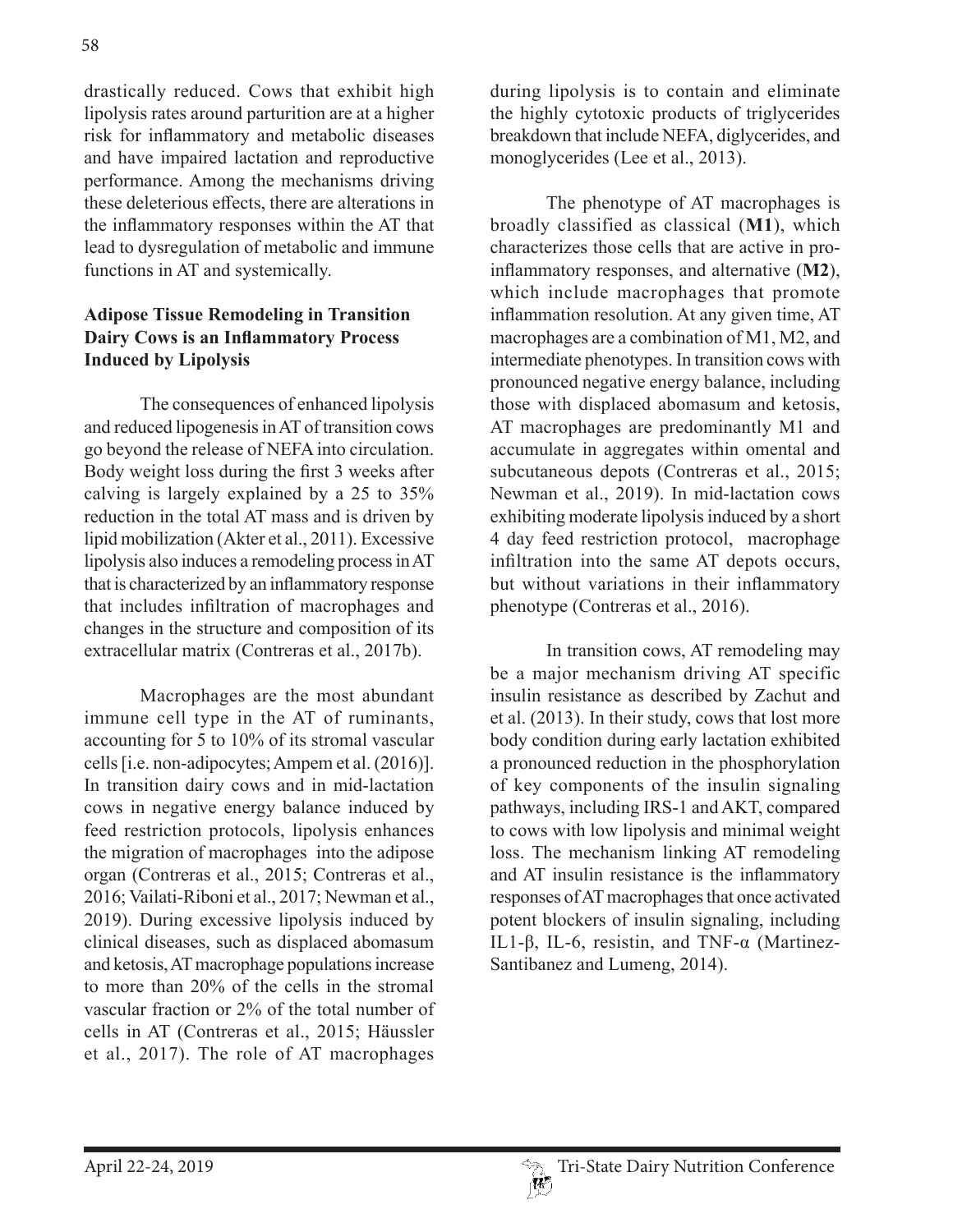#### **Lipolysis Products as Modulators of Inflammation and Metabolic Function**

Fatty acids released during lipolysis are potent modulators of the activity of macrophages and other immune cells. AT macrophages exposed to saturated FA rapidly acquire an M1 like inflammatory phenotype through the activation of Toll-Like Receptors (**TLR**) 1, 2, 4, and 6 (Suganami et al., 2007; Grant and Stephens, 2015; Velloso et al., 2015). Saturated FA, such as lauric, myristic, and palmitic, strongly activate TLR4 and enhance the secretion of monocyte chemotactic protein-1 (**MCP-1**) (Han et al., 2010). Importantly, these saturated FA are preferentially mobilized from AT during the transition period (Douglas et al., 2007; Contreras et al., 2017a).

Polyunsaturated fatty acids released during lipolysis modulate immune function and inflammation through their oxidation products (oxylipids). For example, linoleic acid is oxidized by 15-lipoxygenase (**LOX**) and by other non-enzymatic reactions to produce hydroxyloctadecadienoic acids (**HODE**). 13-HODE, a product of lipooxigenases and cyclooxigenases, promotes M2 polarization during lipolysis and acts as a PPAR gamma ligand that promotes adipogenesis and lipogenesis (Lee et al., 2016). In contrast, 9-HODE, promotes M1 polarization and could enhance macrophage infiltration into AT (Vangaveti et al., 2010).

 In dairy cows, linoleic acid is the most abundant polyunsaturated fatty acid in plasma and in AT and it is preferentially mobilized by lipolysis during the transition period (Contreras et al., 2010). The dynamics of the plasma and AT contents of its derived oxylipids are linked with lipolysis intensity. In healthy transition cows, plasma 13-HODE increases at 1 week after parturition from its levels at 1 week before calving. In contrast, 9-HODE, an indicator of oxidative stress, remains unchanged. In AT, 9-HODE tends to increase after parturition and 13-HODE is higher than at either 1 or 4 weeks before calving. AT content of 13-HODE is positively associated with plasma beta hydroxybutyrate concentrations (Contreras et al., 2017a). It is expected that as lipolysis rate and oxidative stress status increase there will be an accumulation of 9-HODE within AT. Although more research is needed to characterize the dynamics of 9- and 13-HODE in AT and systemically, in the future, HODEs could be used as lipolysis intensity markers and disease risk or lactation performance predictors in transition dairy cows.

# **Lipolysis and Immune Function**

Excessive lipolysis impairs the efficacy of the inflammatory responses of both the innate and the adaptive immune system cells [reviewed by Contreras et al. (2018)]. For example, cows challenged with Strep. uberis intramammary and with high lipolysis rates induced by feed restriction, exhibit an increased number of immature polymorphonuclear cells in circulation that have lower phagocytic activity compared with cows in positive energy balance (Moyes et al., 2009). In transition cows, high lipolysis rates are associated with reduced chemotactic activity and impaired phagocytosis in neutrophils (Nonnecke et al., 2003). The same population of cells has limited oxidative burst when circulating NEFA are above 500 μ*M* and its viability is drastically reduced when NEFA concentrations reach >1 m*M* (Ster et al., 2012). The inflammatory response of macrophages and polymorphonuclear cells are also affected by excessive lipolyisis during the transition period. Exposure to high NEFA concentrations reduces the mitogenic capacity of these immune cell populations and limits their secretion of IFN- $\gamma$  and IgM (Ster et al., 2012). Excessive lipolysis also affects the function of cells of

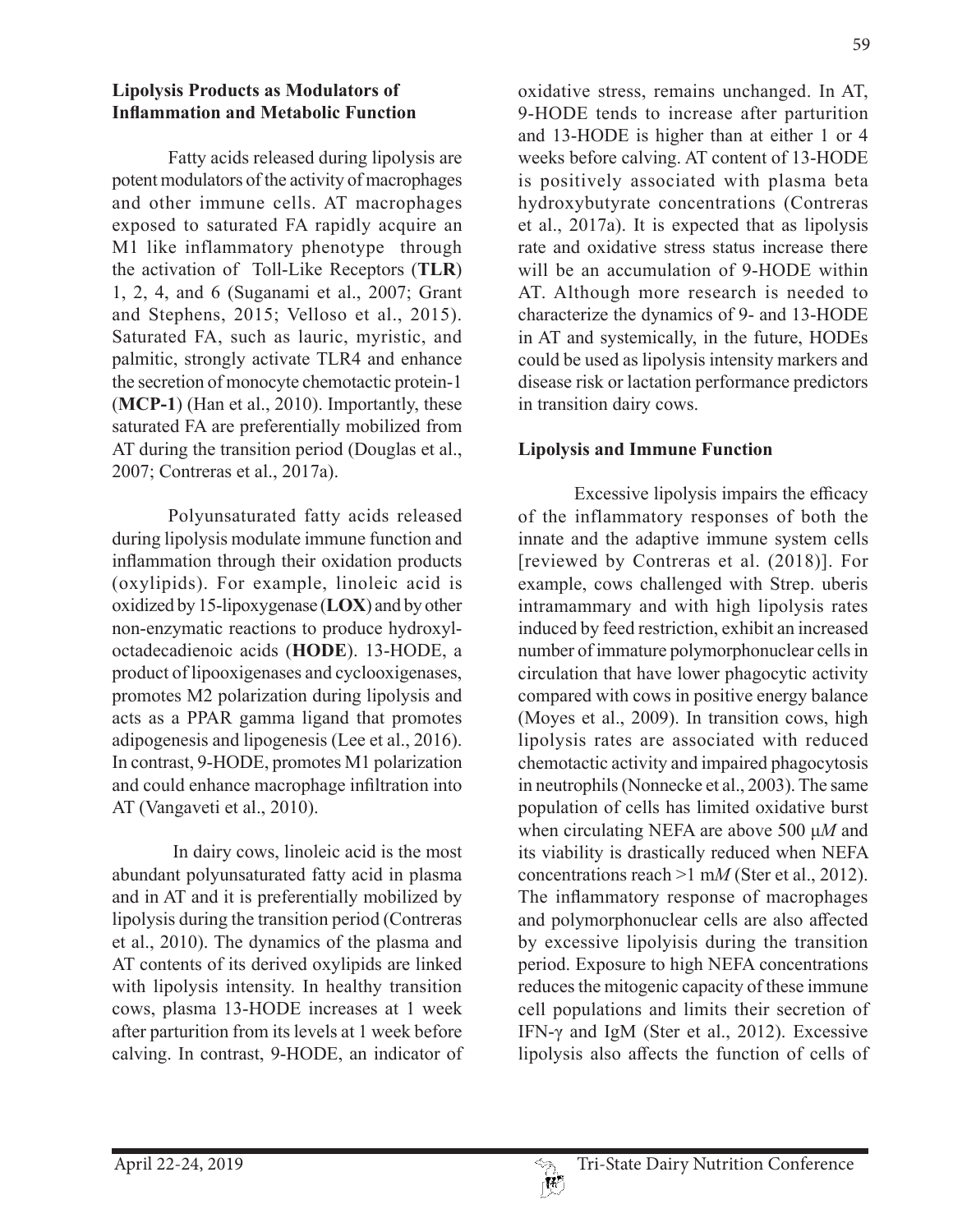the adaptive immune system. High NEFA concentrations are associated with increments of the B lymphocyte populations and reduction in the numbers of γδ T lymphocytes. Decreased numbers of γδ T lymphocytes are observed in cattle with deficient immune responses in epithelial tissues (Pollock and Welsh, 2002). In summary, lipolytic products, such as NEFA, impair the inflammatory responses of innate and adaptive immune cells and reduce their capacity to clear pathogens, leading to increased disease susceptibility in transition dairy cows.

### **Adipokines Modulate Systemic Immunity and Metabolism**

AT modulates the immune and metabolic functions of dairy cattle through the secretion of adipocyte-derived peptides (i.e., adipokines). Of these adipokines, only adiponectin, leptin, and resistin are well characterized in transition dairy cows. Recent studies demonstrate that the synthesis of these adipokines is modulated by AT remodeling and inflammation and their secretion may be associated with changes in immune and metabolic functions around parturition.

Adiponectin enhances insulin sensitivity in adipocytes, hepatocytes, and muscle cells. At the same time, this adipokine promotes fatty acid β-oxidation in liver and the skeletal muscle. In transition dairy cows, plasma adiponectin concentrations are reduced during the first week after parturition compared to levels observed during the dry period and peak lactation (Kabara et al., 2014). In addition to metabolic effects, adiponectin modulates the inflammatory responses of human and bovine macrophages by reducing their expression and secretion of tumor necrosis factor (**TNF**) alpha and other proinflammatory cytokines (Kabara et al., 2014). Adiponectin is also an important modulator of adaptive immunity as it is required for dendritic cell activation and T-cell polarization (Jung et

al., 2012). Excessive AT inflammation reduces the secretion of adiponectin by adipocytes, thus impairing the use of NEFA as energy substrate in liver and skeletal muscle.

Leptin modulates the inflammatory responses locally and systemically. Hypoleptinemia impairs the efficacy of T cell immune responses by reducing their capacity for pathogen clearance. Leptin is also necessary for adequate maturation and inflammatory responses in dendritic cells. In macrophages and polymorphonuclear cells, leptin signaling is required for phagocytosis in response to tolllike-receptor activation (Naylor and Petri Jr, 2016). Similar to adiponectin, leptin reaches its nadir during the first week after calving, while the highest plasma concentrations are observed early during the dry period (Chilliard et al., 2005). The effect of AT remodeling on leptin secretion during the transition period is currently unknown.

Resistin is another adipokine with the capacity to systemically modulate immune and inflammatory responses. In dairy cows, plasma resistin peaks during the first week after calving and returns to prepartum levels by 5 weeks in milk (Reverchon et al., 2014). In humans and rodents, resistin expression in adipocytes is stimulated by IL-6, hyperglycemia, and growth hormone. Resistin impairs insulin signaling in adipocytes and is characterized as a pro-inflammatory adipokine (AL-Suhaimi and Shehzad, 2013). It is unknown if AT remodeling and inflammation during the transition period can enhance resistin secretion, but this possibility should be considered as a mechanism for AT specific insulin resistance in dairy cows.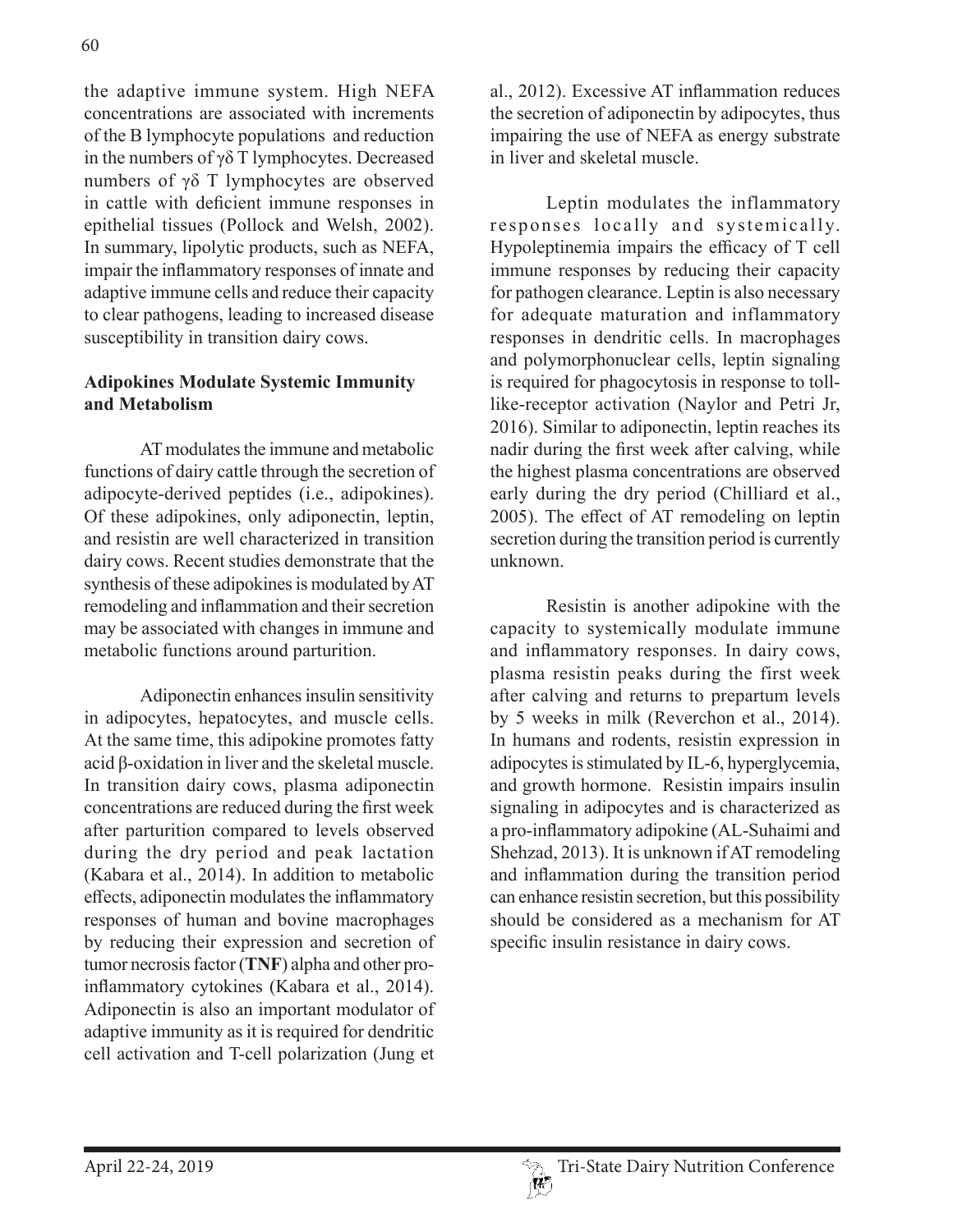### **Modulating Lipid Mobilization in the Transition Period**

Reduced lipogenesis and increased lipolysis are homeorhetic adaptations to negative energy balance that maintain energy availability for milk production. Although, the process of lipid mobilization is affected by physiological, nutritional, and genetic, management factors, there are different management, nutritional, and pharmacological tools that can be used to limit lipolysis and could potentially promote lipogenesis [reviewed in (Contreras et al., 2018)]

Maximizing dry matter intake (**DMI**) during the transition period reduces lipolysis and promotes lipogenesis. At the same time, it is necessary to limit the sudden drop in feed intake commonly observed during the final weeks of the dry period (Grummer et al., 2004). In addition to maintaining DMI, prepartum diets should be balanced to meet but not exceed energy requirements. This is usually accomplished by feeding high levels of fiber (Allen and Piantoni, 2014). It is important to note that overfeeding energy during the last weeks of gestation enhances lipolysis postpartum and increases the risk of fatty liver (Douglas et al., 2006). Cows that gain excessive body condition score (**BCS**) during the dry period have larger adipocytes that are more sensitive to lipolytic stimuli postpartum (De Koster et al., 2016). An additional feeding strategy is to boost the production of ruminal propionate postpartum by feeding high amounts of moderately fermentable starch (van Knegsel et al., 2007). This nutritional intervention limits AT lipolysis by enhancing insulin secretion (McCarthy et al., 2015).

To complement ration balancing strategies, the inclusion of nutritional supplements that limit lipid mobilization in the diet of transition cows can be considered. Feeding niacin (as nicotinic acid) reduces AT

lipolysis by limiting the activity of hormone sensitive lipase (Kenez et al., 2014). However, niacin supplementation has shown inconsistent results (Schwab et al., 2005; Havlin et al., 2016). This may be related to timing of niacin supplementation. When fed only post-partum, niacin does not have FFA-lowering effects (Havlin et al., 2016). However, supplementing niacin throughout the entire transition period was shown to effectively reduce AT lipolysis (Schwab et al., 2005).

Methyl donors are also nutritional supplements that when fed to transition cows limit lipid mobilization. Among these, choline and methionine are reported to reduce lipolysis in AT when fed alone (Cooke et al., 2007; Li et al., 2016) or combined (Sun et al., 2016). Chromium supplementation may promote lipogenesis in AT by enhancing the activity of the insulin receptor in adipocytes (Vincent, 2004). Nevertheless, reports on the pro-lipogenic activity of chromium are inconsistent with some studies demonstrating a NEFA lowering effect (Hayirli et al., 2001; Yasui et al., 2014) and others showing no changes in plasma lipids (McNamara and Valdez, 2005; Smith et al., 2008). Currently, the pool of available pharmacological and nutritional interventions that reduce lipolysis or enhance lipogenesis is still very limited. Exploring new drug targets that enhance insulin sensitivity and block the lipolytic response in adipocytes will facilitate the management of transition dairy cows.

# **Evaluating Adipose Tissue Function in Dairy Cattle**

Transition cow management programs often include routine measures of clinical and production parameters that can directly or indirectly evaluate adipose tissue function. BCS is a good measure of subcutaneous adiposity and the dynamics of BCS changes around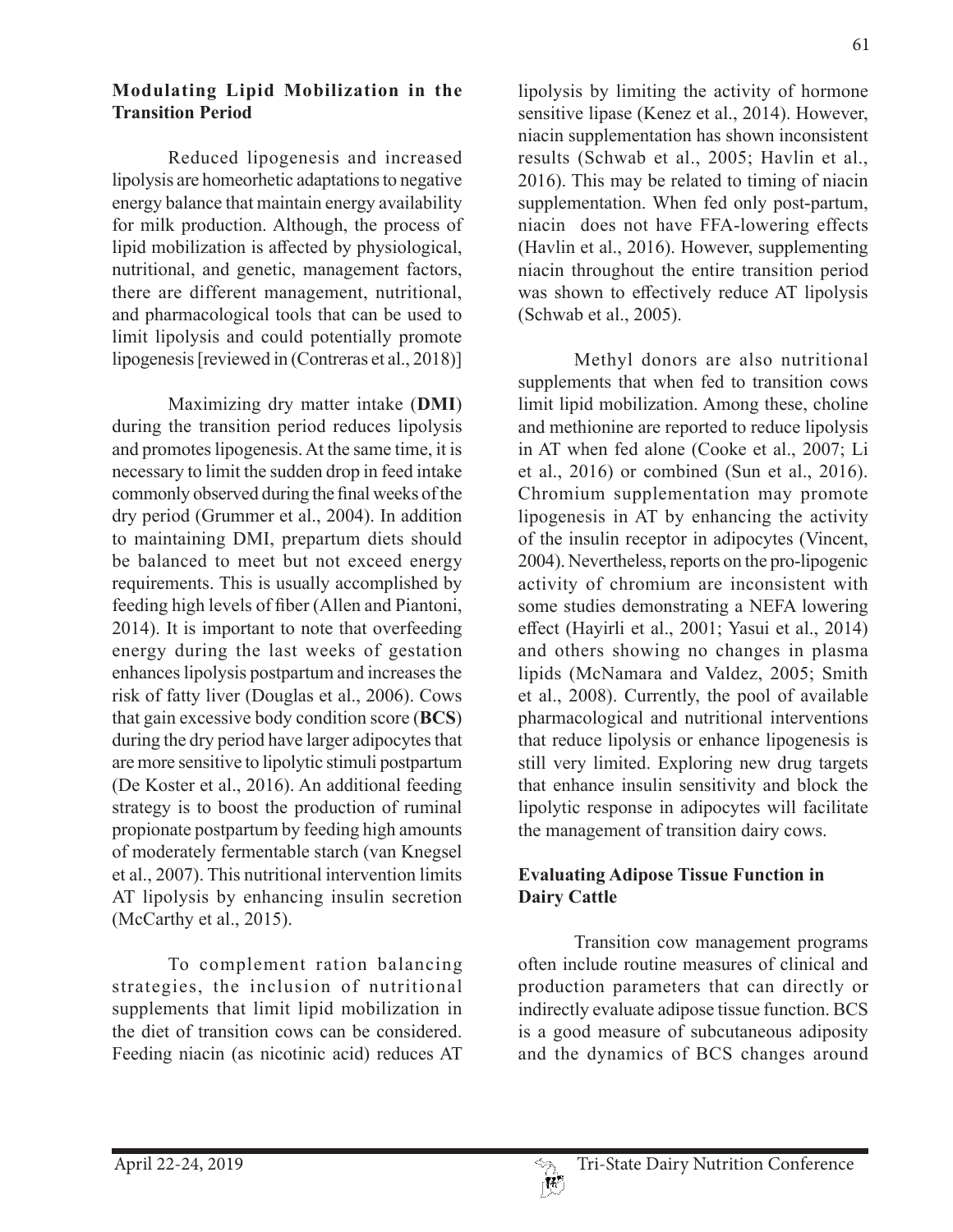parturition subjectively describes lipolysis rates. Alternatively, the use of image biomarkers obtained during ultrasound examination of adipose tissues provides an objective evaluation of BCS, avoiding the variability associated with subjective visual measurements. Subcutaneous adipose tissue depth is strongly correlated with BCS evaluation when measured by trained personnel and is highly sensitive and specific in predicting plasma NEFA values at close-up and calving in dairy cattle (Strieder-Barboza et al., 2015). If using subjective BCS assessment, mature cows should approach calving with a BCS of 3.0 to 3.5 and heifers with 3.25 to 3.75 as excessively thin or over-conditioned cows are more susceptible to disease.

Currently, the most common direct measure of lipolysis is plasma NEFA. In preventive herd medicine, pre and post calving plasma NEFA values are used as early lactation disease predictors. Similar to plasma NEFA,  $post-partum plasma \beta-hydroxybutyrate indicate$ negative energy balance and predict disease risk in early lactation (Ospina et al., 2013). Lipolysis can also be evaluated at the group or individual animal level using the milk fat to milk protein percentage ratio. Milk fat increases as plasma NEFA rise. Cows with milk fat to milk protein ratio values higher than 2 during the first week after calving are at a higher risk for developing retained fetal membranes, DA, clinical endometritis, and being culled before the end of lactation (Toni et al., 2011).

Novel biomarkers of AT function are being explored. Low concentrations of the NEFA transporters albumin and fetuin-A are associated with low lipogenic activity in AT (Strieder-Barboza et al., 2018) and may indicate higher risk for developing fatty liver. HODEs and other oxylipids that are markers of inflammation in AT may provide disease risk information regarding AT function but still require large

epidemiological studies to be validated. It is necessary to mention that single biomarkers do not provide enough information to support management decisions during the transition period. However, when multiple biomarkers are analyzed together and combined with health, production, nutritional, and environmental data, biomarkers become essential for identifying metabolic problems related to extended periods of intense lipolysis (Contreras et al., 2017b). The mechanisms for this cause effect relationship may include lipolysis induced AT remodeling processes, alterations in the expression of adipokines, and the development of insulin resistance.

# **Conclusions**

Lipid mobilization modulates the inflammatory responses within AT and systemically. Lipolysis, a key component of the lipid mobilization proces, is a major trigger of inflammation within AT by driving macrophage infiltration into AT and inducing changes in the structure of the adipose organ. Systemically, lipolysis products, including NEFA and oxylipids, are inflammatory mediators that modulate immune and metabolic functions. Reducing the intensity and duraton of the periparturient lipolytic surge by management and nutritional interventions may ensure a rapid return to positive energy balance and ensure a productive lactation.

#### **References**

Akter, S.H., S. Haussler, S. Danicke, U. Muller, D. von Soosten, J. Rehage, and H. Sauerwein. 2011. Physiological and conjugated linoleic acid-induced changes of adipocyte size in different fat depots of dairy cows during early lactation. J. Dairy Sci. 94(6):2871-2882.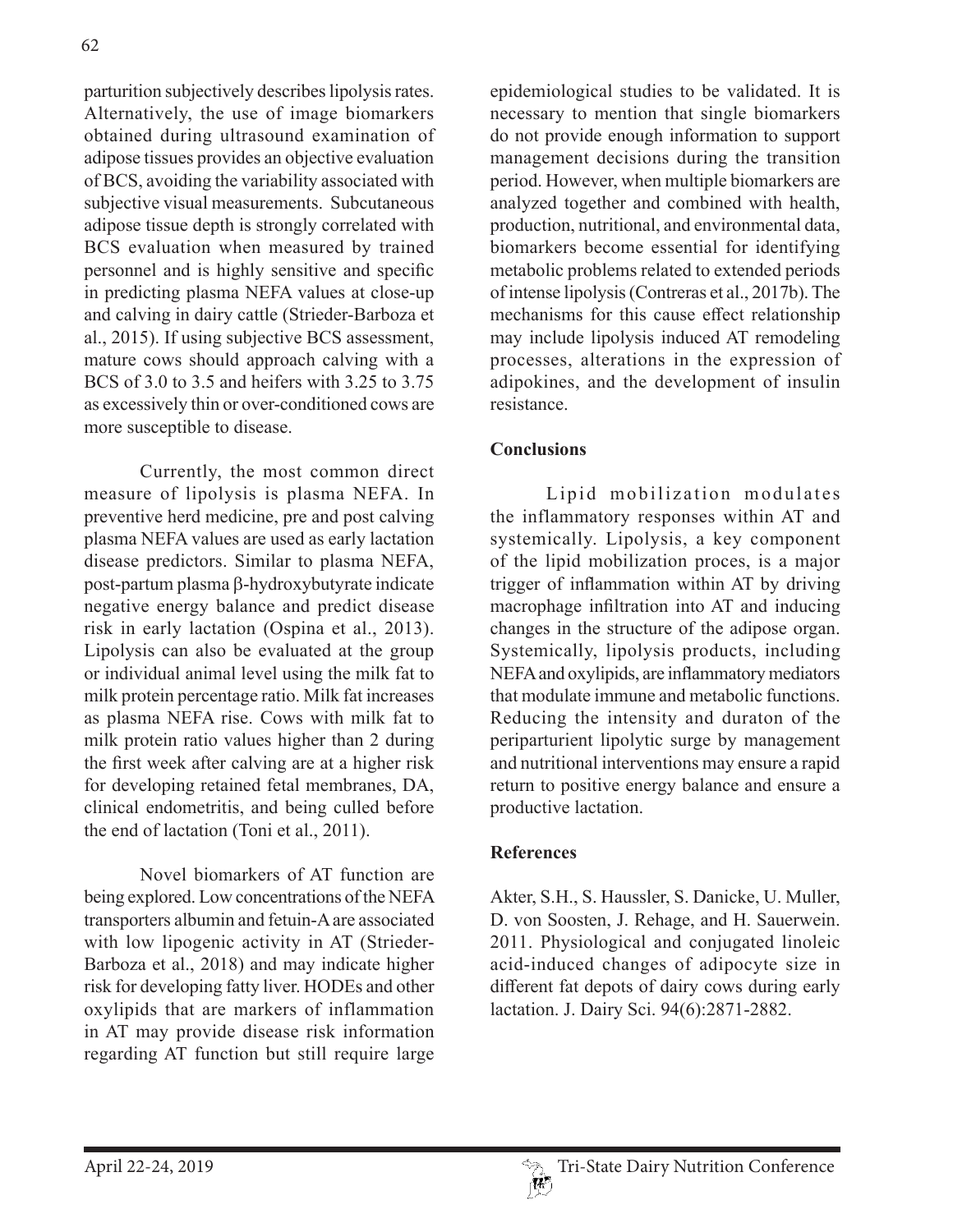AL-Suhaimi, E., and A. Shehzad. 2013. Leptin, resistin and visfatin: The missing link between endocrine metabolic disorders and immunity. Eur. J. Med. Res. 18(1):12.

Allen, M.S., and P. Piantoni. 2014. Carbohydrate nutrition: Managing energy intake and partitioning through lactation.Vet. Clin. N. AM- Food A. 30(3):577-597.

Ampem, G., H. Azegrouz, A. Bacsadi, L. Balogh, S. Schmidt, J. Thuroczy, and T. Roszer. 2016. Adipose tissue macrophages in non-rodent mammals: A comparative study. Cell Tissue Res. 363(2):461-478.

Arner, P., and D. Langin. 2014. Lipolysis in lipid turnover, cancer cachexia, and obesity-induced insulin resistance. Trends in Endocrinology and Metabolism: Trends Endocrin. Met. 25(5):255- 262.

Chilliard, Y., C. Delavaud, and M. Bonnet. 2005. Leptin expression in ruminants: Nutritional and physiological regulations in relation with energy metabolism. Domest. Anim. Endocrin. 29(1):3-22.

Contreras, G.A., E. Kabara, J. Brester, L. Neuder, and M. Kiupel. 2015. Macrophage infiltration in the omental and subcutaneous adipose tissues of dairy cows with displaced abomasum. J. Dairy Sci. 98(9):6176-6187.

Contreras, G.A., N.J. O'Boyle, T.H. Herdt, and L.M. Sordillo. 2010. Lipomobilization in periparturient dairy cows influences the composition of plasma nonesterified fatty acids and leukocyte phospholipid fatty acids. J. Dairy Sci. 93(6):2508-2516.

Contreras, G.A., C. Strieder-Barboza, and J. De Koster. 2018. Symposium review: Modulating adipose tissue lipolysis and remodeling to improve immune function during the transition period and early lactation of dairy cows. J. Dairy Sci. 101(3):2737-2752.

Contreras, G.A., C. Strieder-Barboza, J. de Souza, J. Gandy, V. Mavangira, A.L. Lock, and L.M. Sordillo. 2017a. Periparturient lipolysis and oxylipid biosynthesis in bovine adipose tissues. PloS One 12(12):e0188621.

Contreras, G.A., C. Strieder-Barboza, and W. Raphael. 2017b. Adipose tissue lipolysis and remodeling during the transition period of dairy cows. J. Anim. Sci. Biotechno. 8:41.

Contreras, G.A., K. Thelen, S. Schmidt, C. Strieder-Barboza, C. Preseault, R. Raphael, M. Kiupel, J. Caron, and A. Lock. 2016. Adipose tissue remodeling in late-lactation dairy cows during feed restriction-induced negative energy balance. J. Dairy Sci. 99:10009-10021.

Cooke, R.F., N.S. Del Río, D.Z. Caraviello, S.J. Bertics, M.H. Ramos, and R.R. Grummer. 2007. Supplemental choline for prevention and alleviation of fatty liver in dairy cattle. J. Dairy Sci. 90(5):2413-2418.

De Koster, J., R.K. Nelli, C. Strieder-Barboza, J. De Souza, A.L. Lock, and G.A. Contreras. 2018. The contribution of hormone sensitive lipase to adipose tissue lipolysis and its regulation by insulin in periparturient dairy cows. Sci. Rep. 8:13378.

De Koster, J., W. Van Den Broeck, L. Hulpio, E. Claeys, M. Van Eetvelde, K. Hermans, M. Hostens, V. Fievez, and G. Opsomer. 2016. Influence of adipocyte size and adipose depot on the in vitro lipolytic activity and insulin sensitivity of adipose tissue in dairy cows at the end of the dry period. J. Dairy Sci. 99(3):2319- 2328.

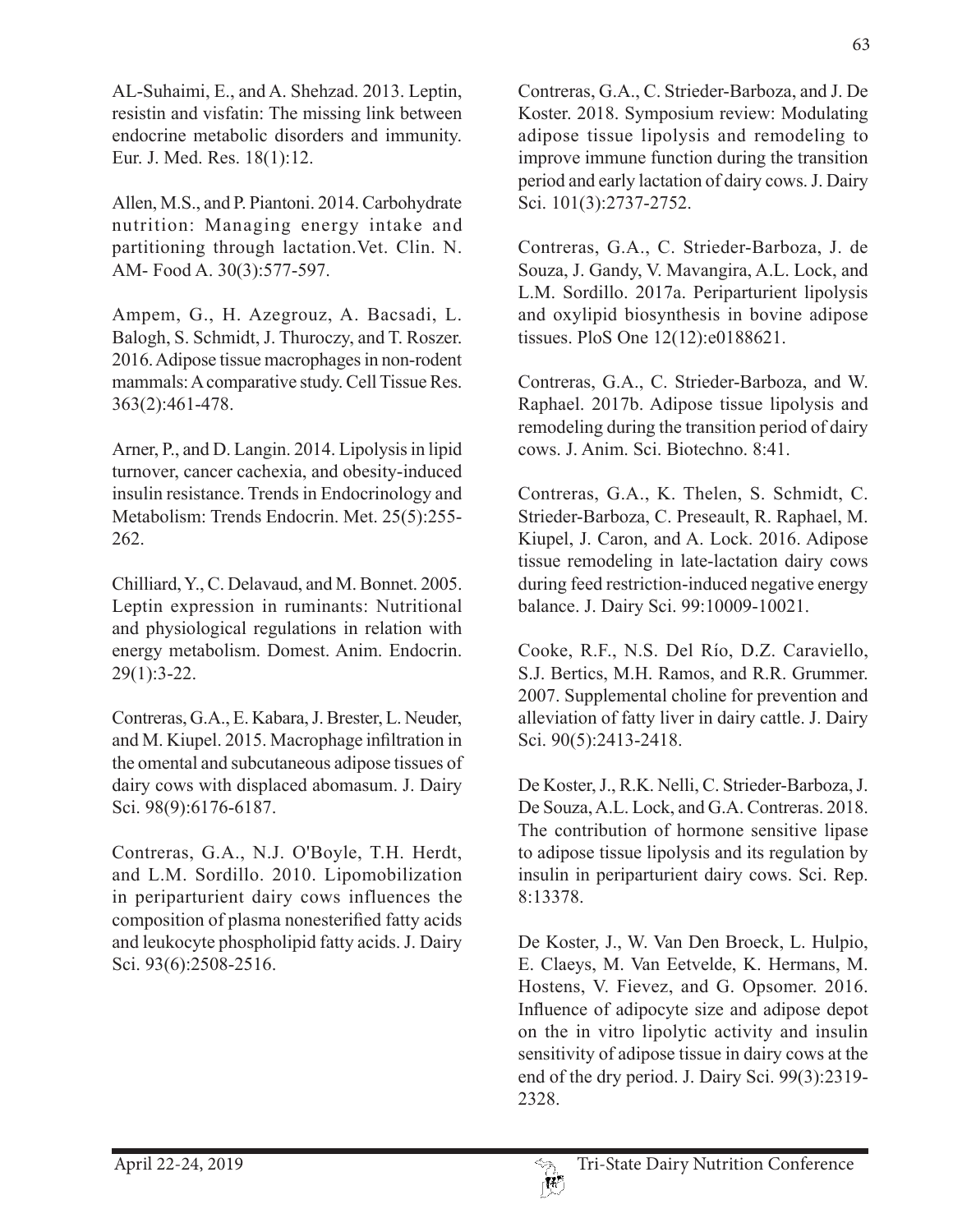Douglas, G.N., T.R. Overton, H.G. Bateman, H.M. Dann, and J.K. Drackley. 2006. Prepartal plane of nutrition, regardless of dietary energy source, affects periparturient metabolism and dry matter intake in Holstein cows. J. Dairy Sci. 89(6):2141-2157.

Douglas, G.N., J. Rehage, A.D. Beaulieu, A.O. Bahaa, and J.K. Drackley. 2007. Prepartum nutrition alters fatty acid composition in plasma, adipose tissue, and liver lipids of periparturient dairy cows. J. Dairy Sci. 90(6):2941-2959.

Grant, R.W., and J.M. Stephens. 2015. Fat in flames: Influence of cytokines and pattern recognition receptors on adipocyte lipolysis. Am. J. Physiol-Endoc. M. 309:E205-E213.

Grummer, R.R., D.G. Mashek, and A. Hayirli. 2004. Dry matter intake and energy balance in the transition period. Vet. Clin. N. AM-Food A. 20(3):447-470.

Han, C.Y., A.Y. Kargi, M. Omer, C.K. Chan, M. Wabitsch, K.D. Brien, T.N. Wight, and A. Chait. 2010. Differential effect of saturated and unsaturated free fatty acids on the generation of monocyte adhesion and chemotactic factors by adipocytes. Diabetes 59(2):386.

Häussler, S., D. Germeroth, L. Laubenthal, L.F. Ruda, J. Rehage, S. Dänicke, and H. Sauerwein. 2017. Short Communication: Immunohistochemical localization of the immune cell marker CD68 in bovine adipose tissue: Impact of tissue alterations and excessive fat accumulation in dairy cows. Vet. Immunol. Immunop. 183:45-48.

Havlin, J., P. Robinson, and J. Garrett. 2016. Niacin feeding to fresh dairy cows: Immediate effects on health and milk production. Anim. Prod. Sci. 57:1069-1078.

Hayirli, A., D.R. Bremmer, S.J. Bertics, M.T. Socha, and R.R. Grummer. 2001. Effect of chromium supplementation on production and metabolic parameters in periparturient dairy cows. J. Dairy Sci. 84(5):1218-1230.

Jung, M.Y., H.S. Kim, H.J. Hong, B.S. Youn, and T.S. Kim. 2012. Adiponectin induces dendritic cell activation via PLCγ/JNK/NF- κB pathways, leading to Th1 and Th17 polarization. J. Immunol. 188(6):2592-2601.

Kabara, E., L.M. Sordillo, S. Holcombe, and G.A. Contreras. 2014. Adiponectin links adipose tissue function and monocyte inflammatory responses during bovine metabolic stress. Comp. Immunol. Microb. 37(1):49-58.

Kenez, A., L. Locher, J. Rehage, S. Danicke, and K. Huber. 2014. Agonists of the G proteincoupled receptor 109A-mediated pathway promote antilipolysis by reducing serine residue 563 phosphorylation of hormone-sensitive lipase in bovine adipose tissue explants. J. Dairy Sci. 97(6):3626-3634.

Lee, Y.-H., S.-N. Kim, H.-J. Kwon, K.R. Maddipati, and J.G. Granneman. 2016. Adipogenic role of alternatively activated macrophages in β-adrenergic remodeling of white adipose tissue. Am. J. Physiol-Reg. I. 310(1):R55-R65.

Lee, Y.-H., A. Petkova, and J. Granneman. 2013. Identification of an adipogenic niche for adipose tissue remodeling and restoration. Cell Metab. 18:355-367.

Li, C., F. Batistel, J.S. Osorio, J.K. Drackley, D. Luchini, and J.J. Loor. 2016. Peripartal rumen-protected methionine supplementation to higher energy diets elicits positive effects on blood neutrophil gene networks, performance and liver lipid content in dairy cows. J. Anim. Sci. Biotechno. 7:18.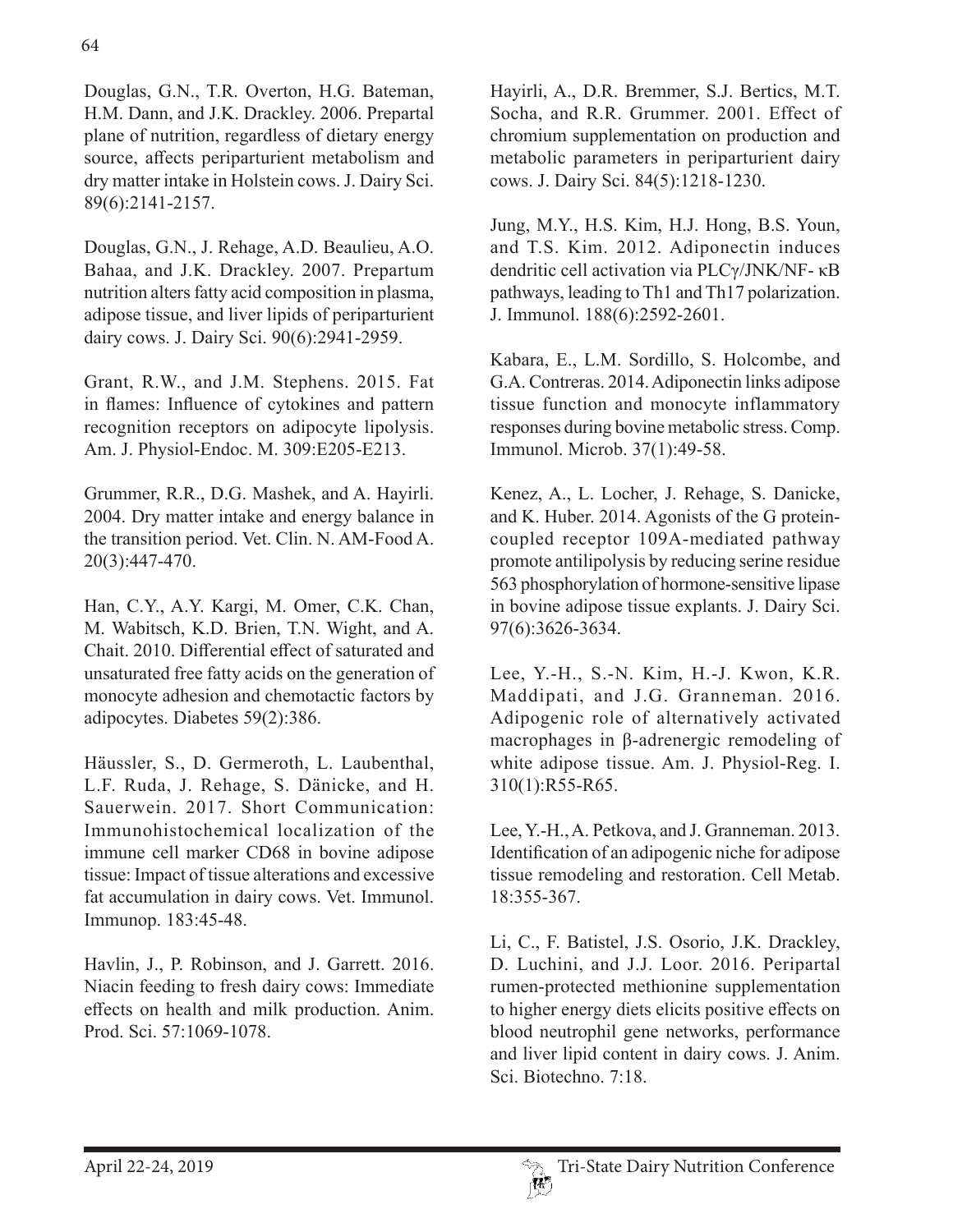Martinez-Santibanez, G. and C.N. Lumeng. 2014. Macrophages and the regulation of adipose tissue remodeling. Annu. Rev. Nutr. 34:57-76.

McCarthy, M.M., T. Yasui, C.M. Ryan, S.H. Pelton, G.D. Mechor, and T.R. Overton. 2015. Metabolism of early-lactation dairy cows as affected by dietary starch and monensin supplementation. J. Dairy Sci. 98(5):3351-3365.

McNamara, J.P. and F. Valdez. 2005. Adipose tissue metabolism and production responses to calcium propionate and chromium propionate. J. Dairy Sci. 88(7):2498-2507.

Moyes, K.M., J.K. Drackley, J.L. Salak-Johnson, D.E. Morin, J.C. Hope, and J.J. Loor. 2009. Dietary-induced negative energy balance has minimal effects on innate immunity during a Streptococcus uberis mastitis challenge in dairy cows during midlactation. J. Dairy Sci. 92(9):4301-4316.

Naylor, C., and W.A. Petri Jr. 2016. Leptin regulation of immune responses. Trends Mol. Med. 22(2):88-98.

Newman, A.W., A. Miller, F.A. Leal Yepes, E. Bitsko, D. Nydam, and S. Mann. 2019. The effect of the transition period and postpartum body weight loss on macrophage infiltrates in bovine subcutaneous adipose tissue. J. Dairy Sci. 102:1693-1701.

Nonnecke, B.J., K. Kimura, J.P. Goff, and M.E. Kehrli, Jr. 2003. Effects of the mammary gland on functional capacities of blood mononuclear leukocyte populations from periparturient cows. J. Dairy Sci. 86(7):2359-2368.

Ospina, P.A., J.A. McArt, T.R. Overton, T. Stokol, and D.V. Nydam. 2013. Using nonesterified fatty acids and β-hydroxybutyrate concentrations during the transition period for herd-level monitoring of increased risk of disease and decreased reproductive and milking performance. Vet. Clin. N. AM-Food A. 29(2):387-412.

Pollock, J.M., and M.D. Welsh. 2002. The WC1+ γδ T-cell population in cattle: A possible role in resistance to intracellular infection. Vet. Immunol. Immunop. 89(3):105-114.

Reverchon, M., C. Ramé, J. Cognié, E. Briant, S. Elis, D. Guillaume, and J. Dupont. 2014. Resistin in dairy cows: Plasma concentrations during early lactation, expression and potential role in adipose tissue. PLoS ONE 9(3):e93198.

Schwab, E., D. Caraviello, and R. Shaver. 2005. Review: A meta-analysis of lactation responses to supplemental dietary niacin in dairy cows. Prof. Animal Sci. 21(4):239-247.

Smith, K.L., M.R. Waldron, L.C. Ruzzi, J.K. Drackley, M.T. Socha, and T.R. Overton. 2008. Metabolism of dairy cows as affected by prepartum dietary carbohydrate source and supplementation with chromium throughout the periparturient period. J. Dairy Sci. 91(5):2011- 2020.

Ster, C., M.C. Loiselle, and P. Lacasse. 2012. Effect of postcalving serum nonesterified fatty acids concentration on the functionality of bovine immune cells. J. Dairy Sci. 95(2):708- 717.

Strieder-Barboza, C., J. de Souza, W. Raphael, A.L. Lock, and G.A. Contreras. 2018. Fetuin-A: A negative acute-phase protein linked to adipose tissue function in periparturient dairy cows. J. Dairy Sci. 101(3):2602-2616.